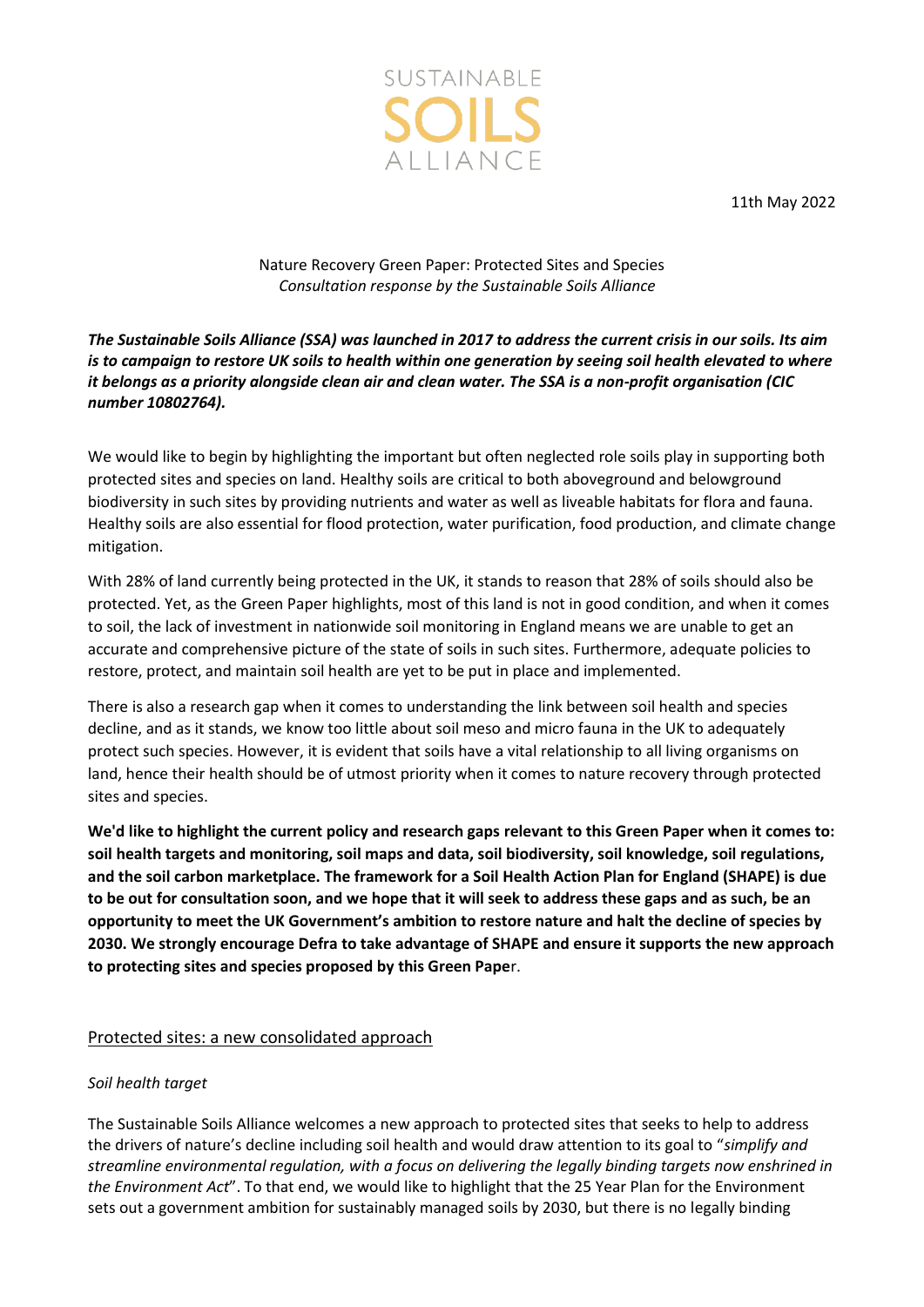target to underpin this – or to direct the regulations referred to. The Environment Act created the mechanism for this target to be established – however this can only happen once the baseline data against which a target can be measured has been established.

Defra is working to establish such a baseline for soil under the Natural Capital Ecosystem Assessment (NCEA). In the meantime, it is developing a standardised methodology for measuring soil structure (Soil Structure Measuring and Monitoring (SSMM) scheme). This will see farmers paid to assess their soil according to a standardised protocol (for soil organic matter, earthworms and visual assessment) and may be expanded to include other land uses which could cover protected sites such as woodland. This data will be collected by Defra, enabling a non-legally binding interim target. This may in time feed into the NCEA, providing further evidence to support a future soil health target under the Environment Act.

**We anticipate this will lead to consistent metrics and baselines for soil health, and we hope that a new approach to protected sites on land will take advantage of the new evidence that will be collected under this SSMM scheme. In order for this to happen, we believe there should be an ambition for the scheme to be embedded into both the Local Nature Recovery Schemes as well as Landscape Recovery and be expanded as a matter of priority to include non-agricultural land, to ensure soil health is adequately measured and tracked over time to inform us of a direction of travel in soil health across the various habitats found in protected sites.**

### *Soil maps and data*

Adequate and accessible soil maps are also required to ensure protected sites are managed appropriately according to their soil types and context. Defra commissioned the SSA last year to help explore how England's soil maps can better support the delivery of environmental policies and national commitments and this work highlighted that soils data needs to be available to help the understanding of the influence of soil on other elements (such as woodland, water) and to help inform nature restoration/conservation initiatives, land use planning, climate change adaptation/mitigation, carbon storage, water management, woodland creation and risk management.

**We hosted a stakeholder workshop on the subject and a workshop report is due to be published by Defra imminently. We suggest that Defra considers the implications of our recommendations on the various soil data needs and accessibility in England to support government ambition for adequately managing protected sites on land.**

### Protecting species

Any new approach that seeks to make wildlife protection and management more efficient and science-led, must recognise the clear research gap when it comes to understanding the linkages between soil health and protected species as well as understanding the state of soil biodiversity in of itself.

Soil biodiversity was not considered in the Green Paper, yet, the total biomass belowground generally equals or exceeds that aboveground, whilst the biodiversity in the soil always exceeds that on the associated surface by orders of magnitude, particularly when measured at the microbial scale. A teaspoon of soil contains more living organisms than there are people in the world (FAO, 2020), including bacterial cells, fungi, nematodes (microorganisms and microfauna) as well as meso and macro/megafauna represented by arthropods, earthworms and mammals. The soil biota plays many fundamental roles in delivering key ecosystem services, including driving nutrient cycling and regulation of water flow and storage; regulation of soil and sediment movement; soil structure maintenance; and detoxification of pollutants and regulation of atmospheric composition. Yet, globally, only 1% of soil organisms species are currently known. Further research and investment are required in order for us to understand the state of soil biodiversity in England and the UK.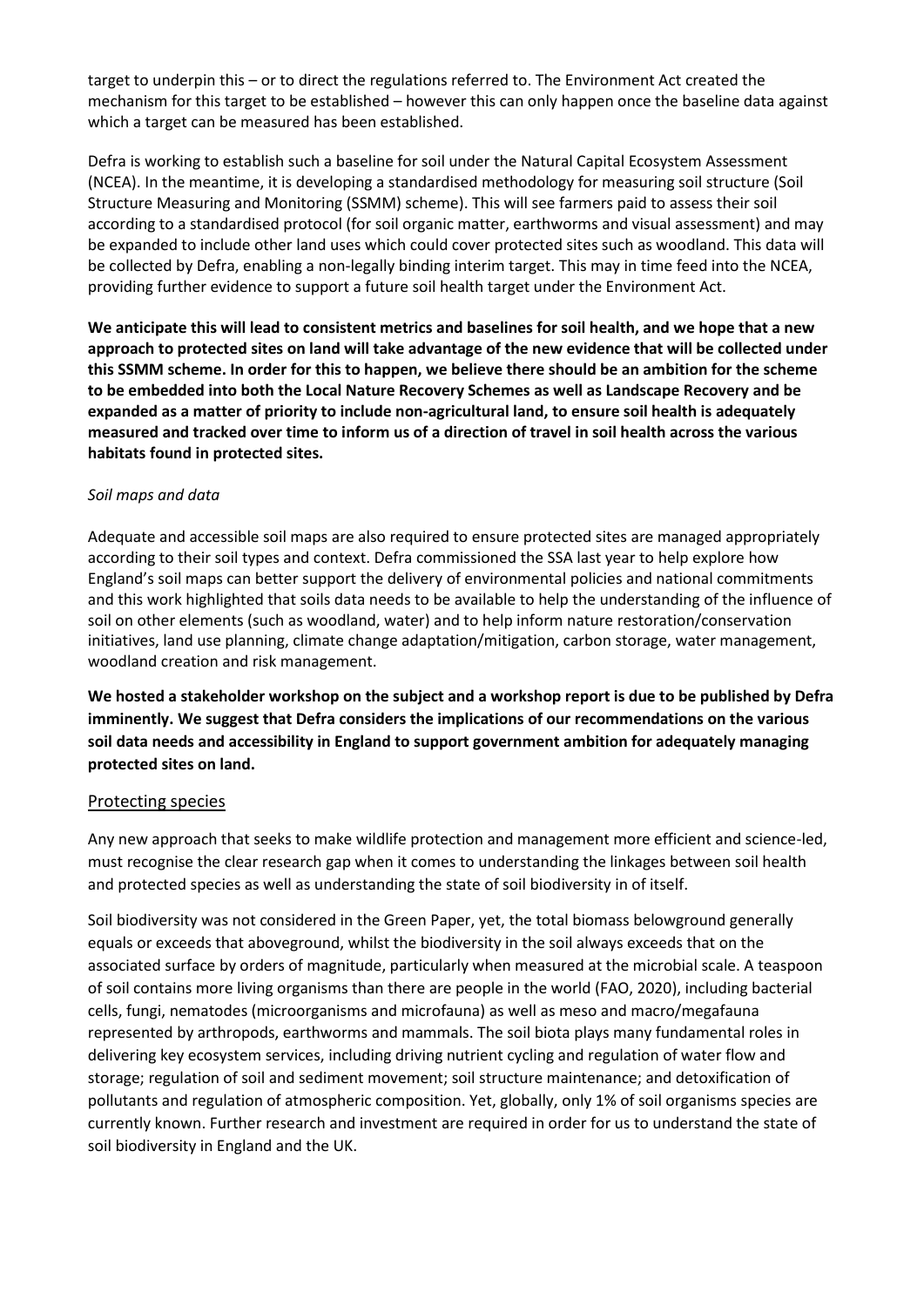When it comes to connecting soil management practices with soil biodiversity, we are constrained by the lack of a nation-wide monitoring of soil biology and health referred to above. We do not know which management practices to encourage due to a lack of evidence at a national scale.

# **We hope that SHAPE will provide an opportunity to address these gaps in both research and monitoring on soil biodiversity, and that this work will be able to feed into the government's new approach to protecting land and species and feed into legally binding targets on biodiversity.**

# Delivering for nature through public bodies

## *Soil in Arms Length Bodies (ALBs)*

Building on the above, we hope that SHAPE will also provide an opportunity to review the state of soils knowledge throughout ALBs, ensuring knowledge exchange is occurring across generations through training, advice and guidance, as well as ensure opportunities present in technological advances are seized to adequately understand how soil health can be restored, protected and maintained according to specific contexts (soil type, land use and climate). Such knowledge will be critical in informing the management of protected sites.

### *Regulatory baseline for soil health*

In light of the Government's commitment to reforming both Environmental Impact Assessment (EIA) and Strategic Environmental Assessment (SEA) processes, we'd like to address the role of such regulations in protecting soil health alongside the ways in which the current regulations in place inadequately support soils.

Following the announcement of the Government's ambition to publish a SHAPE in October 2021, the Institute of Environmental Management & Assessment (IEMA) launched its latest Impact Assessment Guidance, '*A New Perspective on Land and Soil in Environmental Impact Assessment*', in the hope to help practitioners understand and record the full environmental implications of development on land and soil, embedding sustainable soil management throughout EIA. The guidance recommends a new approach taking account of all of the functions soils provide, including storing carbon, protecting water quality, reducing flood risk and providing a home for nature. We encourage Defra to ensure future reforms help embed sustainable soil management throughout EIA in such ways.

There is currently no overarching regulatory framework for soils in the UK or at a devolved level underlying EIA and SEA processes. Instead, soil management is governed by a wide variety of separate legislative instruments which impact on soils either directly or indirectly (these were not created with soil health specifically in mind – more often than not they are designed to protect other elements such as water from being affected by soil degradation - and as such, do not address holistically the range of threats facing soil, or the services soils provide).

In light of the above, it is critical for any new regulation regime developed to regulate potentially damaging activities on all protected sites to be supported by a clear, robust regulatory framework to reflect soil health. As such, we have called for the following in the past – all of which will deliver clear – direct and indirect – benefits for protected sites and species that depend upon soils:

- A dedicated soil-specific policy instrument, created with soil protection and improvement outcomes specifically in mind. This could eventually lead to a Soils Act (such as the 1989 Water Act).
- Ensure rules and guidance are widely and clearly communicated and policed, with a necessary level of investment committed to their enforcement.
- Awareness and understanding of soil-specific regulations to be improved among relevant stakeholders including advisory services, business players etc.